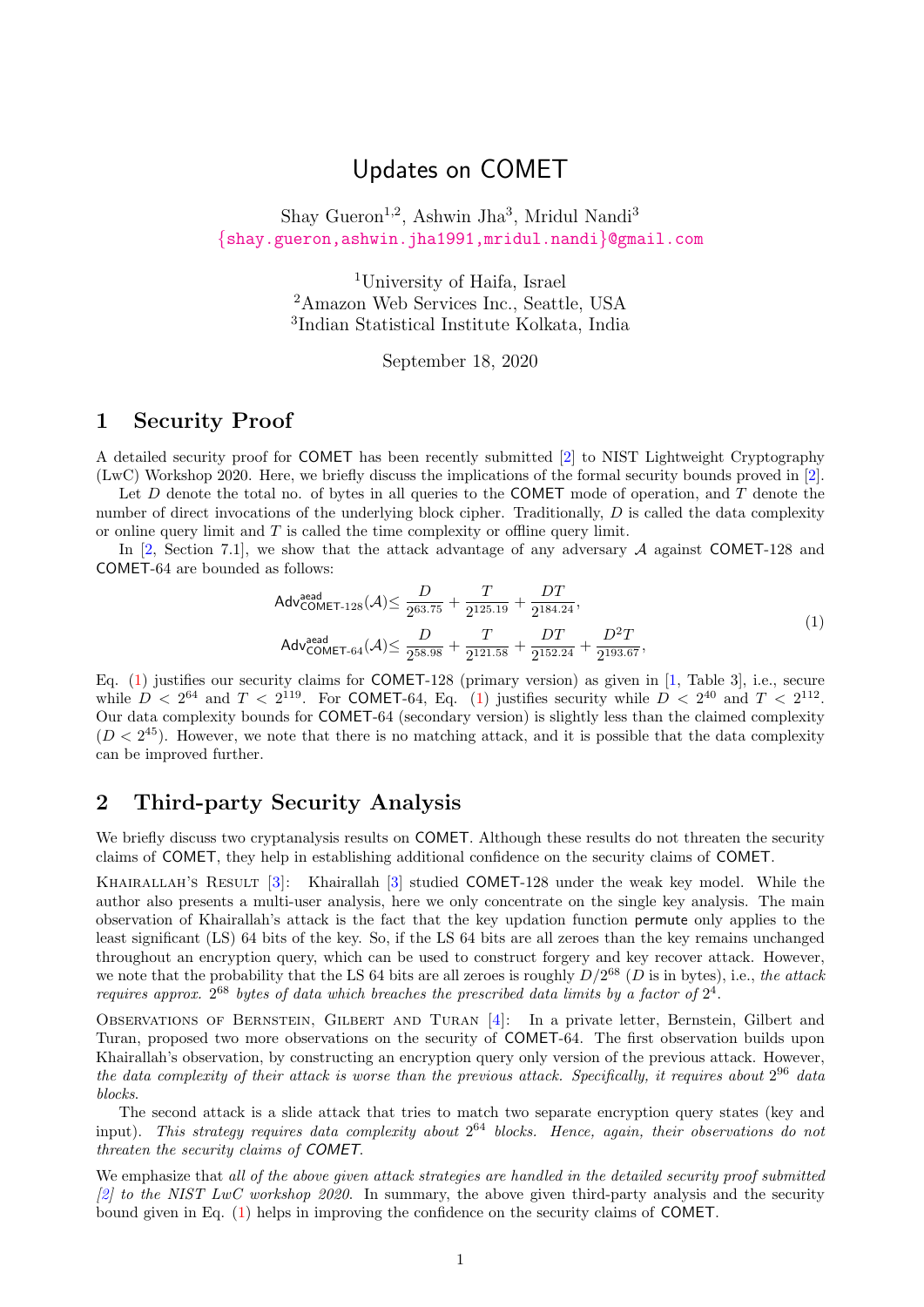## 3 Third-party Implementation Results

HARDWARE IMPLEMENTATION RESULTS: In a recent work [\[5\]](#page-2-4), Rezvani et al. presented hardware implementation and performance results for several second round candidates, including COMET-128 AES-128/128 and COMET-128 CHAM-128/128, on multiple platforms including Artix-7, Spartan-6. In the following, we highlight some of their results:

- COMET-128\_AES-128/128 and Ascon-AEAD achieve the *highest throughput* when compared to other implemented ciphers such as SpoC, GIFT-COFB and Sparkle.
- COMET-128 AES-128/128 and Ascon-AEAD are the *most energy efficient* ciphers among the above mentioned candidates, with COMET-128 AES-128/128 performing slightly better than Ascon-AEAD.
- COMET-128\_CHAM-128/128, SpoC and GIFT-COFB have the lowest increase in dynamic power with increasing frequency.

Apart from standalone implementation, in a recent paper, Rezvani et al. [\[6\]](#page-4-0) study the simultaneous deployment of COMET-128 AES-128/128 and COMET-128 CHAM-128/128 with GIFT-COFB. They show that on Artix-7 FPGA a simultaneous deployment of the three ciphers uses only 55% of the combined area of separate implementation of each cipher.

SOFTWARE IMPLEMENTATION RESULTS: In  $[7, 8]$  $[7, 8]$  $[7, 8]$ , Weatherley has given an extensive implementation and benchmarking of round 2 candidates, including COMET-128 CHAM-128/128, COMET-64 CHAM-64/128 and COMET-64 SPECK-64/128, on 8-bit and 32-bit microcontrollers. As per the results available in [\[7,](#page-4-1) [8\]](#page-4-2), the COMET implementations outperform all other candidates with a significant margin.

## 4 Target Area and Comparison with NIST Standard

TARGET AREA OF APPLICATION: Based on third-party hardware and software implementations and our design goals, we recommend COMET for both hardware oriented applications like RFID-based applications and IOT sensors, and software oriented applications like low-end microcontroller-based embedded systems. Specific variants of COMET to use depends upon the exact requirements.

COMPARISON WITH CURRENT NIST STANDARD: We compare the performance characteristic of COMET with AES-GCM (the relevant NIST standard).

Hardware: On Artix-7 FPGA, COMET outperforms AES-GCM in the following parameters:

- Area: As per  $[5]$ , COMET-128 AES-128/128 and COMET-128 CHAM-128/128 require 2753 and 2214 LUTs, while AES-GCM requires 3268 LUTs. In fact, in a recent private communication, Reznavi et al. state that COMET-128 CHAM-128/128's area has been further improved to 1664 LUTs, almost twice as low as AES-GCM.
- Frequency: As per [\[5\]](#page-2-4), COMET-128 AES-128/128 achieves higher frequency than AES-GCM (251 vs 222 MHz).
- Energy: As per [\[5,](#page-2-4) [9\]](#page-4-3), COMET-128\_AES-128/128 and COMET-128\_CHAM-128/128 consume lesser energy as compared to AES-GCM at comparable frequencies. Specifically, COMET-128 AES-128/128 and COMET-128 CHAM-128/128 consume 0.16 and 0.57 nJ/bit at 40 MHz, whereas AES-GCM consumes  $1.15$  nJ/bit at 50 MHz.

Software: While we could not find comparable implementation and benchmarking values for COMET and AES-GCM in literature, we expect COMET to perform better than AES-GCM in terms of both speed and memory usage.

## 5 Proposed Tweak in the Design

We propose two small tweaks in the COMET mode of operation (resulting design is called COMET<sub>v2</sub>), that reduce memory usage by n bits and avoid the attack strategies given in [\[3,](#page-2-2) [4\]](#page-2-3). These changes are color coded (additions/modifications are colored blue and deletions are colored red) in Algorithm [1-](#page-2-5)[3.](#page-4-4) Note that, we reuse the notations and definitions exactly as in the specification file [\[1\]](#page-2-1). To summarize, we have made following changes: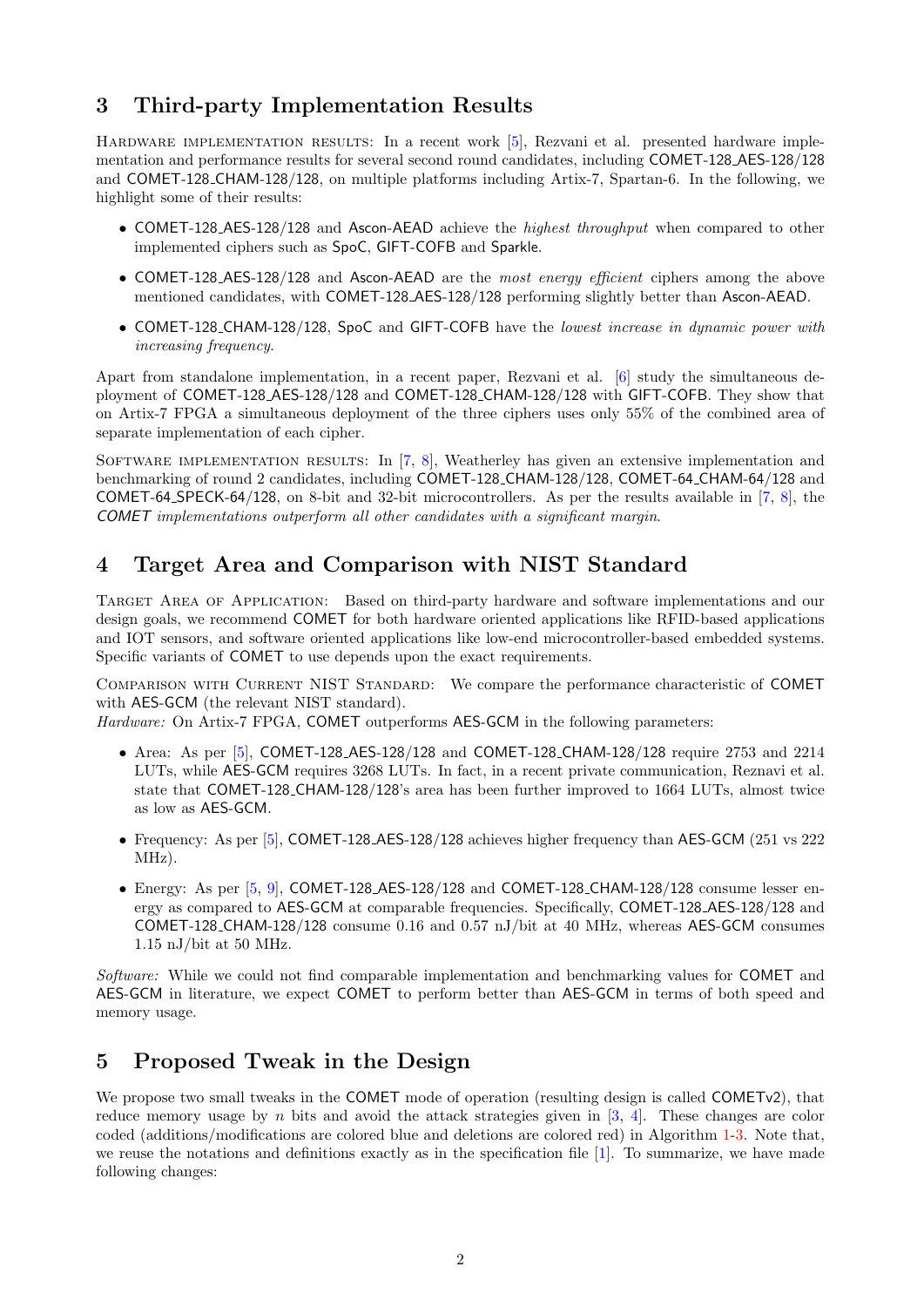<span id="page-2-5"></span>Algorithm 1 Encryption/Decryption algorithm in COMETv2.

|    | 1: function COMET <sub>v2</sub> -n <sub>[IC]</sub> . $E(K, N, A, M)$ |     | 1: function COMET <sub>v2</sub> -n <sub>[IC]</sub> .D( <i>K</i> , <i>N</i> , <i>A</i> , <i>C</i> , <i>T</i> ) |  |
|----|----------------------------------------------------------------------|-----|---------------------------------------------------------------------------------------------------------------|--|
| 2: | $C \leftarrow \perp$                                                 | 2:  | $M \leftarrow \perp$                                                                                          |  |
| 3: | $(Y_0, Z_0, a, m, \ell) \leftarrow \text{init}(K, N, A, M)$          | 3:  | is_auth $\leftarrow$ 0                                                                                        |  |
| 4: | if $a \neq 0$ then                                                   | 4:  | $(Y_0, Z_0, a, m, \ell) \leftarrow \text{init}(K, N, A, C)$                                                   |  |
| 5: | $(Y_a, Z_a) \leftarrow \text{proc\_ad}(Y_0, Z_0, A)$                 | 5.  | if $a \neq 0$ then                                                                                            |  |
| 6: | if $m \neq 0$ then                                                   | 6:  | $(Y_a, Z_a) \leftarrow \text{proc\_ad}(Y_0, Z_0, A)$                                                          |  |
| 7: | $(Y_\ell, Z_\ell, C) \leftarrow \text{proc\_pt}(Y_a, Z_a, M)$        | 7:  | if $m \neq 0$ then                                                                                            |  |
| 8: | $T \leftarrow \text{proc\_tg}(Y_{\ell}, Z_{\ell})$                   | 8:  | $(Y_\ell, Z_\ell, M) \leftarrow \text{proc\_ct}(Y_a, Z_a, C)$                                                 |  |
| 9: | return $(C, T)$                                                      | 9:  | $T' \leftarrow \text{proc\_tg}(Y_{\ell}, Z_{\ell})$                                                           |  |
|    |                                                                      | 10: | if $T' = T$ then                                                                                              |  |
|    |                                                                      | 11: | is_auth $\leftarrow$ 1                                                                                        |  |
|    |                                                                      | 12: | else                                                                                                          |  |
|    |                                                                      | 13: | $M \leftarrow \perp$                                                                                          |  |
|    |                                                                      | 14: | return (is_auth, $M$ )                                                                                        |  |
|    |                                                                      |     |                                                                                                               |  |
|    |                                                                      |     |                                                                                                               |  |

1. Change in control bit absorption: In the current version, the control bit information for the current state requires knowledge of the next input (AD or PT) block. This requires an extra  $n$ -bit memory to store the next input block.

In the proposed tweak, the control bits are XORed at the point where the first/last AD or PT blocks are absorbed (in v1 control bits are XORed one block earlier). This change was done based on our personal communication with William Diehl, one of the authors of [\[5\]](#page-2-4). This small change is expected to save the additional  $n$ -bit memory (or register) required earlier, as now we do not need the information about next block.

2. Change in permute Function: In the current version, the permute function only updates the least significant  $\kappa/2 = 64$  bits of the input key. This is done via powering up-based masking in the field  $\mathbb{F}_2^{64}$ using the primitive polynomial  $x^{64} + x^4 + x^3 + x + 1$ .

In the proposed tweak, the permute function updates the least significant  $\kappa - 8 = 120$  bit of the input key. This is done via powering up-based masking over  $\mathbb{F}_2^{120}$  (instead of  $\mathbb{F}_2^{64}$ ) using the primitive polynomial  $x^{120} + x^9 + x^6 + x^2 + 1$ . This small change increases the data complexity of the attack strategy in [\[3,](#page-2-2) [4\]](#page-2-3) (see section [2](#page-0-1) for attack details), from  $D \approx 2^{68}$  to  $D \approx 2^{124}$  (in case of COMET-128).

#### 5.1 Security of COMETv2

In [\[2\]](#page-2-0), we show the following security bounds for COMETv2-128 and COMETv2-64:

$$
\mathsf{Adv}_{\mathsf{COMETv2}\text{-}128}^{\text{aead}}(\mathcal{A}) \le \frac{D}{2^{119.53}} + \frac{T}{2^{125.19}} + \frac{DT}{2^{184.24}},
$$
\n
$$
\mathsf{Adv}_{\mathsf{COMETv2}\text{-}64}^{\text{aead}}(\mathcal{A}) \le \frac{D}{2^{67}} + \frac{T}{2^{121.58}} + \frac{DT}{2^{152.24}},
$$
\n
$$
(2)
$$

In other words, COMETv2-128 is secure while  $D < 2^{119}$  and  $T < 2^{125}$  and  $DT < 2^{184}$ , and COMET-64 is secure while  $D < 2^{67}$  and  $T < 2^{121}$  and  $DT < 2^{152}$ .

#### References

- <span id="page-2-1"></span>[1] Gueron, S., Jha A., Nandi M.: COMET: Counter Mode Encryption with Tag. Submission to NIST Lightweight Cryptography Standardization Process (round 2) (2019)
- <span id="page-2-0"></span>[2] Gueron, S., Jha A., Nandi M.: Revisiting the Security of COMET Authentication Scheme. In submission to NIST Lightweight Cryptography Workshop 2020 (2020)
- <span id="page-2-2"></span>[3] Khairallah, M.: Weak Keys in the Rekeying Paradigm: Application to COMET and mixFeed. In IACR ToSC 2019(4):272–289 (2019)
- <span id="page-2-3"></span>[4] Bernstein, D.J., Gilbert, H., Turan, M.S.: Observations on COMET-64. Personal communication (2020)
- <span id="page-2-4"></span>[5] Rezvani, B., Coleman, F., Sachin, S., Diehl, W.: Hardware Implementations of NIST Lightweight Cryptographic Candidates: A First Look. IACR Cryptology ePrint Archive 2019:824 (2019)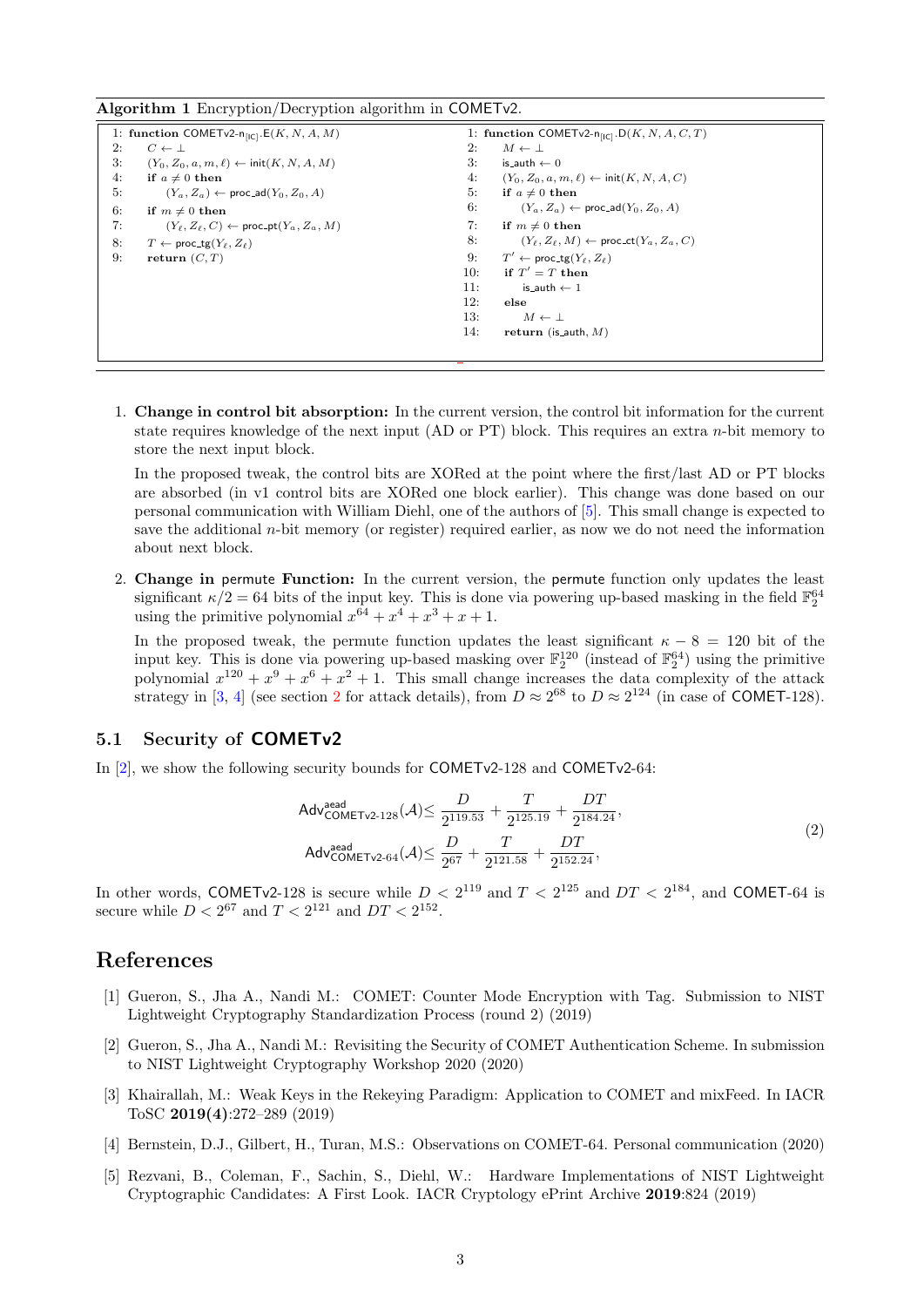Algorithm 2 Main modules of COMETv2.

```
1: function init(K, N, A, M)2: if n = 64 then
 3: (Y_0, Z_0) \leftarrow \text{init\_state\_64}(K, N)4: else
 5: (Y_0, Z_0) \leftarrow \text{init\_state\_128}(K, N)6: a \leftarrow \lceil |A|/n \rceil7: m \leftarrow \lceil |M|/n \rceil8: \ell \leftarrow a + m9: return (Y_0, Z_0, a, m, \ell)10: function round(Y, Z, I, ctrl,b)<br>11: Z' \leftarrow \text{get blk key}(Z)Z' \leftarrow get_blk_key(Z)12: X \leftarrow \mathsf{IC}(Z', Y)13: Z \leftarrow Z' \oplus \text{ctrl}<br>14: if b = 0 then
           if b = 0 then
15: Y \leftarrow \text{update}(X, I, 0)16: return (Y, Z)17. else
18: (Y, O) \leftarrow \text{update}(X, I, b)19: return (Y, Z, O)20: function proc_ad(Y_0, Z_0, A)
21: (A_{a-1}, \ldots, A_0) \leftarrow \text{parse}(A)22: Z_0 \leftarrow Z_0 \oplus 000010^{\kappa-5} ctrl \leftarrow 000010^{\kappa-5}23: for i = 0 to a - 2 do
24: (Y_{i+1}, Z_{i+1}) \leftarrow \text{round}(Y_i, Z_i, A_i, \text{ctrl}, 0)<br>
25: \text{ctrl} \leftarrow 0^{\kappa}25: \text{ctrl} \leftarrow 0^{\kappa}26: if n \nmid |A_{a-1}| then
27: Z_{a-1} \leftarrow Z_{a-1} \oplus 000100^{\kappa-5} ctrl \leftarrow ctrl \oplus 000100<sup>\kappa-5</sup>
28: (Y_a, Z_a) \leftarrow \text{round}(Y_{a-1}, Z_{a-1}, A_{a-1}, \text{ctrl}, 0)<br>29: return (Y_a, Z_a)return (Y_a, Z_a)1: function proc_pt(Y_a, Z_a, M)
                                                                                                       2: (M_{m-1}, \ldots, M_0) \leftarrow \text{parse}(M)3: Z_a \leftarrow Z_a \oplus 001000^{\kappa-5} ctrl \leftarrow 001000^{\kappa-5}4: for j = 0 to m - 2 do
                                                                                                       5: k \leftarrow a + i6: (Y_{k+1}, Z_{k+1}, C_j) \leftarrow \text{round}(Y_k, Z_k, M_j, \text{ctrl}, 1)<br>7. \text{ctrl} \leftarrow 0^k7: ctrl \leftarrow 0^{\kappa}8: if n \nmid |M_{m-1}| then
                                                                                                       9: Z_{\ell-1} \leftarrow Z_{\ell-1} \oplus 010000^{\kappa-5} ctrl ← ctrl ⊕ 010000 \kappa-510: (Y_{\ell}, Z_{\ell}, C_{m-1}) \leftarrow \text{round}(Y_{\ell-1}, Z_{\ell-1}, M_{m-1}, \text{ctrl}, 1)<br>11: C \leftarrow (C_{m-1}, C_0)C \leftarrow (C_{m-1}, \ldots, C_0)12: return (Y_{\ell}, Z_{\ell}, C)13: function proc_ct(Y_a, Z_a, C)
                                                                                                     14: (C_{m-1}, \ldots, C_0) \leftarrow \text{parse}(C)15: Z_a \leftarrow Z_a \oplus 001000^{\kappa-5} ctrl \leftarrow 001000^{\kappa-5}16: for j = 0 to m - 2 do
                                                                                                      17: k \leftarrow a + j18: (Y_{k+1}, Z_{k+1}, M_j) \leftarrow \text{round}(Y_k, Z_k, C_j, \text{ctrl}, 2)<br>19: \text{ctrl} \leftarrow 0^{\kappa}19: \cot \leftarrow 0^{\kappa}20: if n \nmid |C_{m-1}| then
                                                                                                      21: Z_{\ell-1} \leftarrow Z_{\ell-1} \oplus 010000^{\kappa-5} ctrl \leftarrow ctrl \oplus 010000<sup>\kappa-5</sup>
                                                                                                     22: (Y_{\ell}, Z_{\ell}, M_{m-1}) \leftarrow \text{round}(Y_{\ell-1}, Z_{\ell-1}, C_{m-1}, \text{ctrl}, 2)<br>
23: M \leftarrow (M_{m-1}, M_0)M \leftarrow (M_{m-1}, \ldots, M_0)24: return (Y_{\ell}, Z_{\ell}, M)25: function proc<sub>tg</sub>(Y_\ell, Z_\ell)26: Z_{\ell} \leftarrow Z_{\ell} \oplus 100000^{\kappa-5}27: Z'_\ell \leftarrow \text{get\_blk\_key}(Z_\ell)<br>
28: T \leftarrow \text{IC}(Z'_\ell, Y_\ell)28: T \leftarrow \mathsf{IC}(Z'_\ell, Y_\ell)29: return T
```